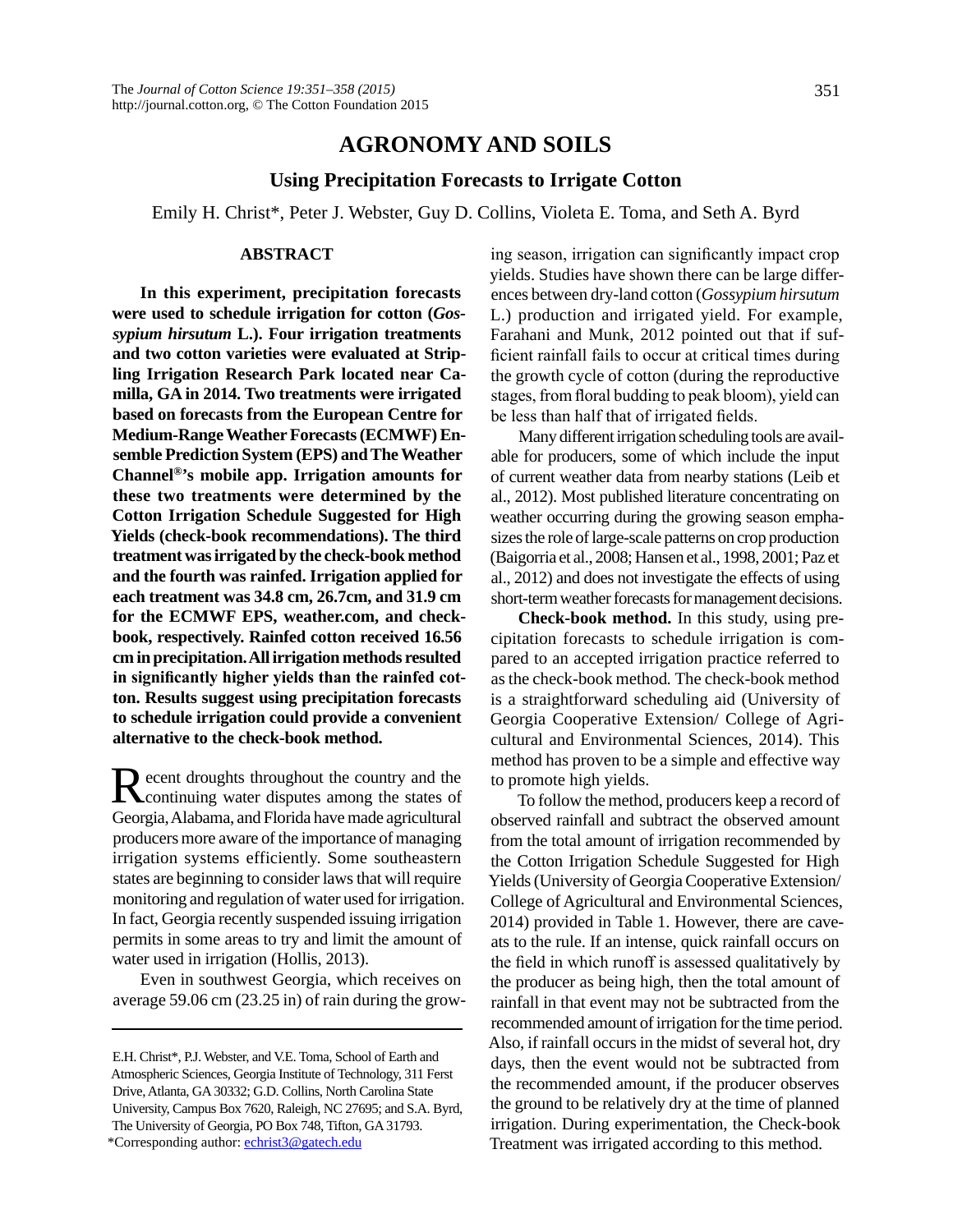**Table 1. Cotton Irrigation Schedule Suggested for High Yields and Twice Per Week Application Rates (University of Georgia Cooperative Extension/ College of Agricultural and Environmental Sciences, 2014)**

| <b>Crop Stage</b>                     |      | mm/week mm/application |
|---------------------------------------|------|------------------------|
| Week beginning at 1st bloom           | 25.4 | 12.7                   |
| 2nd week after 1st bloom              | 38.1 | 19.0                   |
| 3rd week after 1st bloom              | 50.8 | 25.4                   |
| 4th week after 1st bloom              | 50.8 | 25.4                   |
| 5th week after 1st bloom              | 38.1 | 19.0                   |
| 6th week after 1st bloom              | 38.1 | 19.0                   |
| 7th week to 1 <sup>st</sup> open boll | 25.4 | 12.7                   |

European Centre for Medium-Range Weather Forecasts (ECMWF) Ensemble Prediction System (EPS) probabilistic precipitation forecasts. The ECMWF EPS generates probabilistic precipitation forecasts. These forecasts were adjusted and used to irrigate the Bias-Adjusted ECMWF EPS Treatment (see Materials and Methods.) The ECMWF EPS consists of a global atmospheric general circulation model, a data assimilation system, a land surface model, an ocean wave model, and an ensemble forecasting system. The horizontal resolution of the model is 0.25° (approximately 27 km) (Persson, 2011). The model divides the vertical component of the atmosphere into 91 layers covering 64 km at up to 0.1 hPa resolution in the planetary boundary layer, decreasing upward into the stratosphere and lower mesosphere (British Atmospheric Data Centre, 2015).

In contrast to deterministic forecasts, which provide one model result per grid point, the ECMWF EPS produces multiple model outcomes per grid point that are intended to compensate more adequately for initial analysis and model error. Forecasts such as these are designed to provide a measure of the forecast uncertainty and probability from which alternative scenarios and strategies can be developed. The ECMWF EPS generates a total of 51 forecasts (ensemble members) for each time step, consisting of the control forecast (the unperturbed model run, which is also run at a finer resolution) in addition to 50 forecasts produced from perturbed model states. These perturbed forecasts are used to represent initial analysis error (by perturbing the initial analysis) and model error (by using stochastic processes to represent errors in model physics). The probability of occurrence of an event (i.e., rainfall above or below some threshold) can be characterized by the number of ensemble members predicting the event divided by the total number of members (Persson, 2011).

**Weather.com forecasts.** The Weather Channel®'s mobile app [\(http://www.weather.com/](http://www.weather.com/apps) [apps\)](http://www.weather.com/apps) was chosen as the second forecast option due to its accessibility and popularity. Due to its close proximity to Stripling Irrigation Research Park (SIRP), Camilla, GA was set as the forecast location in the app. Unlike the ECMWF EPS, probabilities for precipitation issued by weather.com were not determined based upon a set threshold for an amount of precipitation, but rather upon the probability of receiving any measurable rainfall (considered to be greater than 0.254 mm [0.01 in]).

Although using seasonal weather forecasts for agricultural decision making (e.g., crop and variety decisions) is promising (Crane et al., 2010), the use of more reliable short-term forecasts might have substantial benefits for producers as well. The objective of this experiment was to explore the potential of using precipitation forecasts to schedule irrigation. This is shown by comparing yield, irrigation water use, and forecast performance among the treatments.

### **MATERIALS AND METHODS**

**Experimental design.** Two cotton varieties, PhytoGen® 499 WRF ('PHY 499 WRF', considered to be more drought tolerant) and FiberMax® 1944 GLB2 ('FM 1944 GLB2', considered to be more responsive to water), were planted in a split block design at the University of Georgia's (UGA) SIRP located near Camilla, GA (31° 16′ 48.288" N, -84° 13′ 10.5594" W, 49 m elevation above sea level). The experiment consisted of four irrigation treatments: Rainfed, Check-book, Weather.com, and Bias-Adjusted ECMWF. Other than differences in irrigation, management practices used throughout the season were consistent across treatments.

Each treatment was replicated three times, with each sub-block consisting of two varieties subjected to one of the four irrigation treatments. Rows were 91 cm (36 in) wide and 13.7 m (45 ft) long. Seeds were sown at 3 seeds/30.5 cm (3 seeds/ft) with a Monosem® (Edwardsville, KS) vacuum planter on 7 May 2014 in Lucy loamy sand, characterized as being very deep, well drained, and moderately permeable. Irrigation was initiated with squaring, which began the week of 8 June 2014 and ceased upon boll opening, which began 30 August 2014. A 3-Span Valley® (Valley, NE) Linear Endfeed 8000 with Nelson® (Walla Walla, WA) S3000 Spinner sprinklers regulated at low pressure was used to ap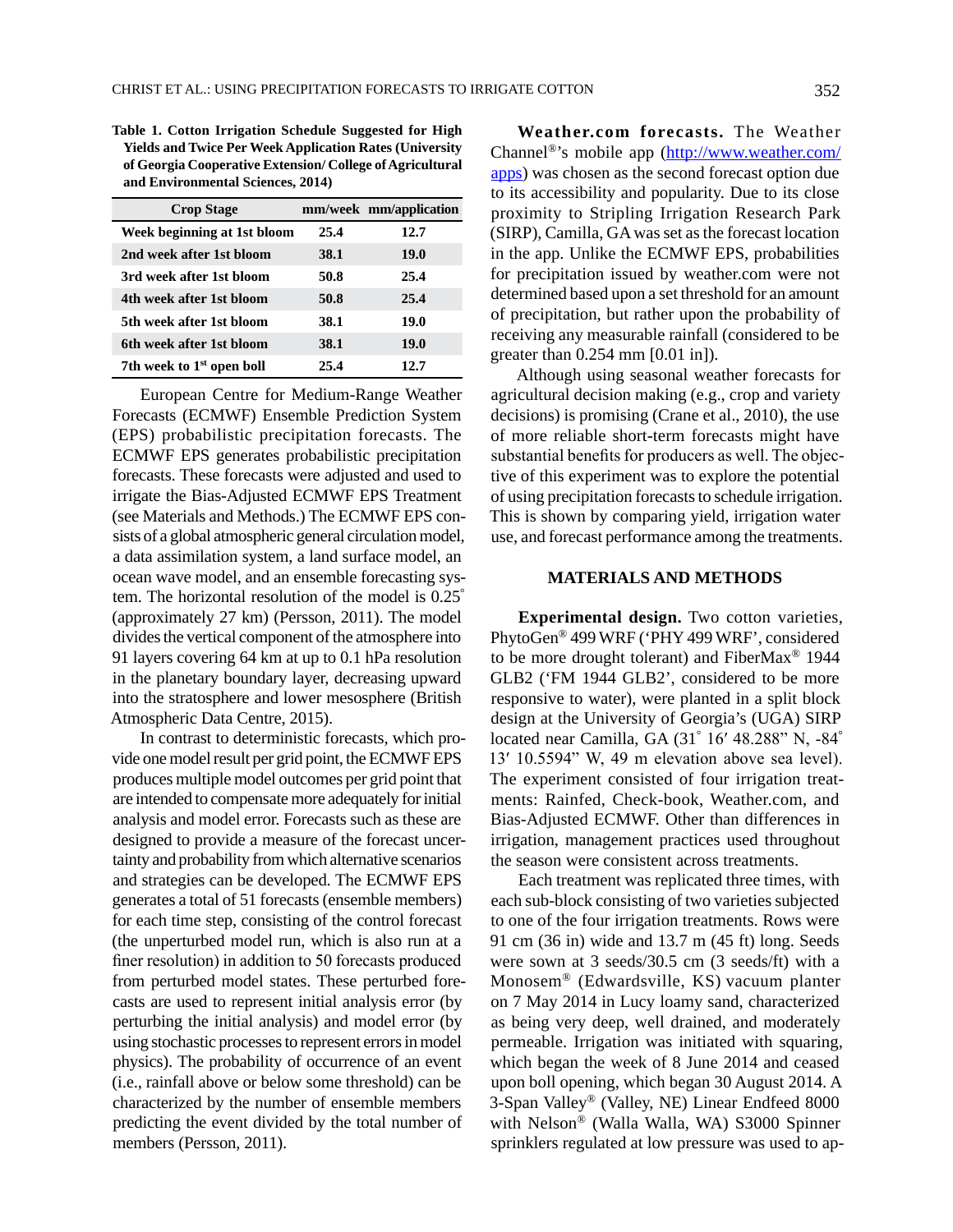ply irrigation. The drop hose was held constantly at approximately 2.03 m (80 in) from the ground to the base of the sprinkler. A two-row 9930 John Deere® spindle harvester with bagging attachments was used to harvest the crop on 6 October 2014. Seed cotton was ginned through the UGA Microgin.

For the Rainfed Treatment, cotton only received water during the limited number of rainfall events that occurred throughout the 2014 growing season. For the other three treatments, irrigation schedules and amounts were based upon values derived from the Cotton Irrigation Schedule Suggested for High Yields (CISSHY) found in Table 1 (University of Georgia Cooperative Extension/ College of Agricultural and Environmental Sciences, 2014). This table recommends irrigation based upon cotton crop stage and commonly is followed when applying the check-book method of irrigation.

Irrigation was scheduled twice per week on Mondays or Tuesdays for the first application and Thursdays or Fridays for the second, depending upon time and availability at SIRP. Irrigation was applied to all treatments the same day. Irrigation decisions pertaining to the Bias-Adjusted ECMWF Treatment and the Weather.com Treatment were made twice per week on Sunday and Wednesday evenings after observing the forecasts. Irrigation decisions for the Check-book Treatment were made twice per week, the evening before scheduled irrigation. However, if rainfall occurred overnight, adjustments were made the morning of irrigation. During the experiment, 1.27 cm (0.5 in) of water was not applied as prescribed to the two forecast treatments and should be noted as experimental error. The errors occurred during the same irrigation applications for both treatments.

Forecasts are available from the ECMWF EPS twice daily at 0Z and 12Z (8 pm and 8 am EDT). However, many producers are constrained by pivot size and speed to make irrigation decisions only two to three times per week. During this experiment, forecasts using the ECMWF EPS model data were issued twice per week, on Sunday and Wednesday evenings at 1700 (5 pm) EDT and communicated by e-mail. The Sunday evening forecasts included precipitation forecast data from the Sunday 0Z (8 pm EDT Saturday) ECMWF EPS model run, whereas the Wednesday evening forecasts included precipitation forecast data from the Wednesday 0Z (8 pm EDT Tuesday) model run. Forecasts from weather. com were downloaded twice per week on Sunday and Wednesday evenings at 1700 (5 pm) EDT.

**Bias adjustments.** Numerical Weather Prediction (NWP) models frequently display bias with respect to forecasts (Danforth et al., 2007). In an effort to reduce bias in the ECMWF EPS model forecasts, a statistical technique known as quantile-to-quantile (q-to-q) mapping (Hopson and Webster, 2010, Shrestha et al., 2014, Webster et al., 2011) was applied. For this experiment, q-to-q mapping was performed on each ensemble member to generate a corrected ensemble member forecast. As applied here, the q-to-q technique requires the creation of two cumulative distribution functions (cdfs). One cdf consists of past forecast data the other of past observations for the forecast location (or area) in question. ECMWF model hindcasts (reforecasts for previous years generated once per week using the current version of the model) were used to represent past model forecasts, and observations from the Georgia Automated Environmental Monitoring Network (GAEMN, www.georgiaweather.net) were used to represent past observations. (The process of developing the hindcast and observation cdfs is further explained in the next section.) The q-to-q technique assigns each ensemble member forecast to a quantile on the hindcast cdf. The next step takes the assigned quantile and maps it to a new, "corrected" forecast value on the observation cdf. This bias-correction process is presented in Fig. 1.



**Figure 1. The q-to-q correction system. Both modeled and observed precipitation are binned into quantiles. Precipitation is represented on the y-axis. The modeled precipitation is mapped onto the observed precipitation fields by setting respective modeled quantiles to observed quantiles. In the**  figure, the forecast precipitation (P<sub>fcst</sub>) of the 85th quantile is set to the observed precipitation (P<sub>adj</sub>) of the 85th quan**tile. (Hopson, et al., 2010)**

**Hindcasts and observations.** In an effort to measure model performance, the ECMWF runs the most current EPS with fewer ensemble members (5 instead of 51) using past data to initialize the run. These are referred to as hindcasts, and they are run for the entire globe once per week for that calendar day over the previous 18 yrs. For this experiment, hindcasts taken from a sampling of grid points near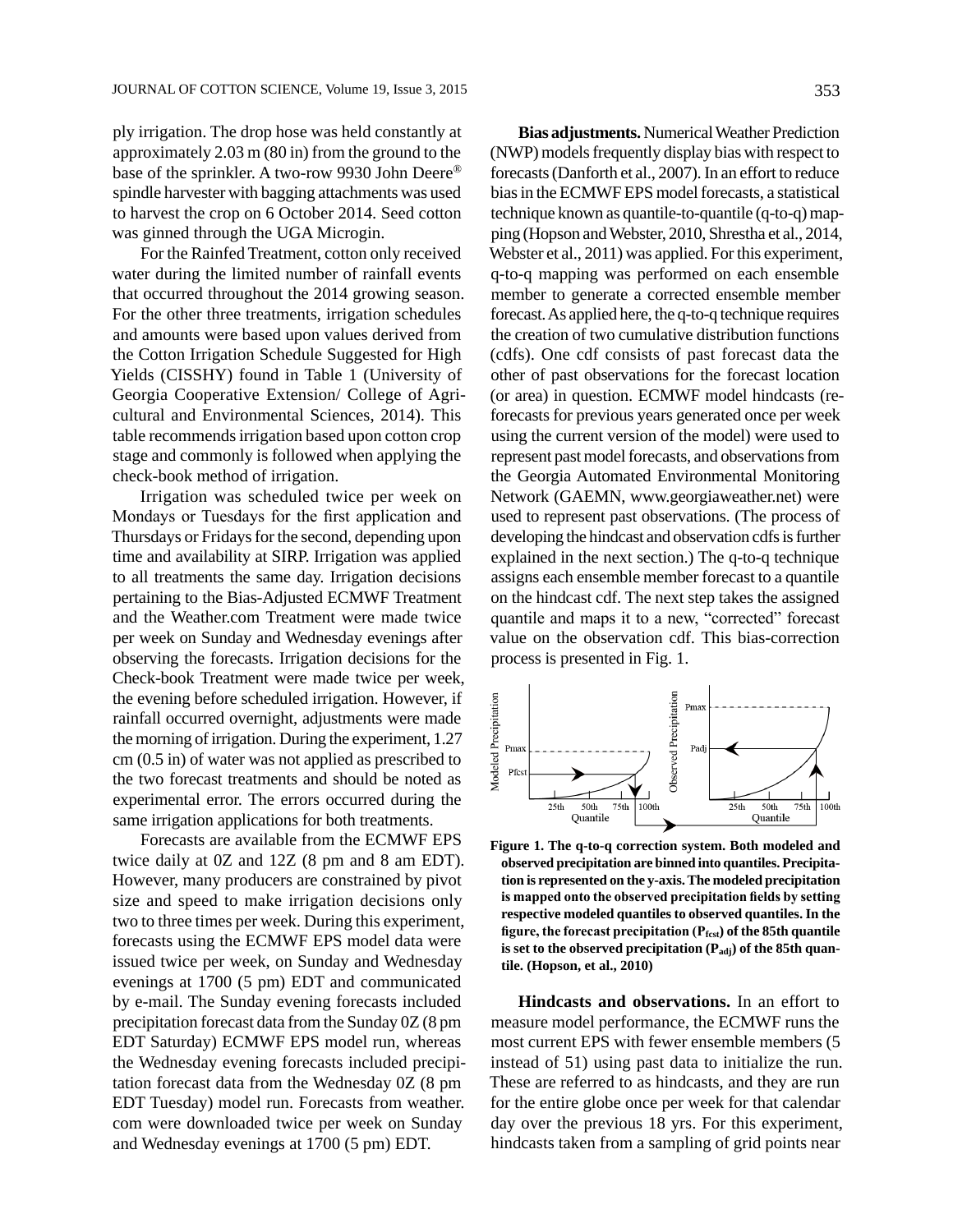GAEMN stations in the vicinity of SIRP from 1 May 2013 through 15 August 2013 were used to represent the past model forecasts in a cdf to be used in the q-to-q correction process. For each chosen station, hindcasts from the nearest five grid points were included in the cdf. Cumulative distribution functions were created for each lead day generated by the model. This made it possible to apply q-to-q corrections specifically for every forecast lead day.

Hindcasts from grid points near the following GAEMN stations were included in the model corrections: Camilla (located at SIRP), Tifton, Dawson, Cordele, Newton, Moultrie, Attapulgus and Dixie. The hindcast cdf is represented by the plot on the left-hand side of Fig. 1, with modeled precipitation represented on the y-axis. Observations taken during the time period beginning 1 May and running through mid-August over the previous 18 yrs from the above GAEMN stations were used to generate a cdf of observations. The observation cdf is represented by the plot on the right-hand side of Fig. 1, with observed precipitation represented on the y-axis. Figure 2 shows the hindcasts for lead day one plotted versus the historical observations, illustrating a tendency (bias) to under-predict precipitation for larger observed values. Therefore, the q-to-q corrections helped improve the model's tendency to under-predict precipitation by mapping it to larger values for the same quantile on the observed cdf.



**Figure 2. Lead day one plot of hindcasts versus historical observations. Hindcasts tend to over-predict precipitation in the lower values while under-predicting in the upper values.**

**Bias-adjusted forecasts.** The above correction technique was applied to each ensemble member generated by the ECMWF EPS precipitation forecasts, creating 51 Bias-Adjusted ECMWF EPS forecasts for each chosen grid point. Grid points chosen for the forecasts included data from an approximate 1° latitude-longitude box surrounding SIRP. To summarize, there were 51 ensemble members produced at each grid point and 25 grid points chosen for analysis. The forecast probabilities issued were the percent number of ensemble members that predicted at least a threshold value of precipitation would occur as described in Eqs. 1 and 2, below. These Bias-Adjusted ECMWF EPS forecast probabilities were then communicated twice per week via e-mail. An example forecast is shown in Fig. 3.



**Figure 3. 22 June 2014 Bias-Adjusted ECMWF Treatment forecast.**

Total No of Ens Members = 
$$
51 \frac{ens members}{grid points} * 25 grid points = 1275 Total Ens Members (1)
$$
  
\nForecast Probability =  $\frac{number of ensemble members \ge threshold}{total number of ensemble members}$  (2)

**Precipitation thresholds.** Precipitation thresholds were developed for the Bias-Adjusted ECMWF Treatment so that forecast probabilities could be calculated for each time period. Irrigation began upon squaring, and from the onset of irrigation through the first week of bloom, the forecast thresholds were set at 12.7 mm (0.5 in). This threshold matched the CISSHY found in the 2014 UGA Cotton Production Guide provided in Table 1. Following the first week of bloom and for the remainder of season, the forecast thresholds were set at 2.54 mm (0.1 in), 5.08 mm (0.2 in), 7.62 mm (0.3 in), and 10.2 (0.4 in) for each forecast. If the probability of receiving one of the lower precipitation thresholds exceeded the probability limit, then it was subtracted from the total amount recommended by the CISSHY.

**Probability limit.** A probability limit was set for the experiment so that any forecast exceeding it would trigger cancellation of the planned irrigation. This limit was set somewhat liberally at 60%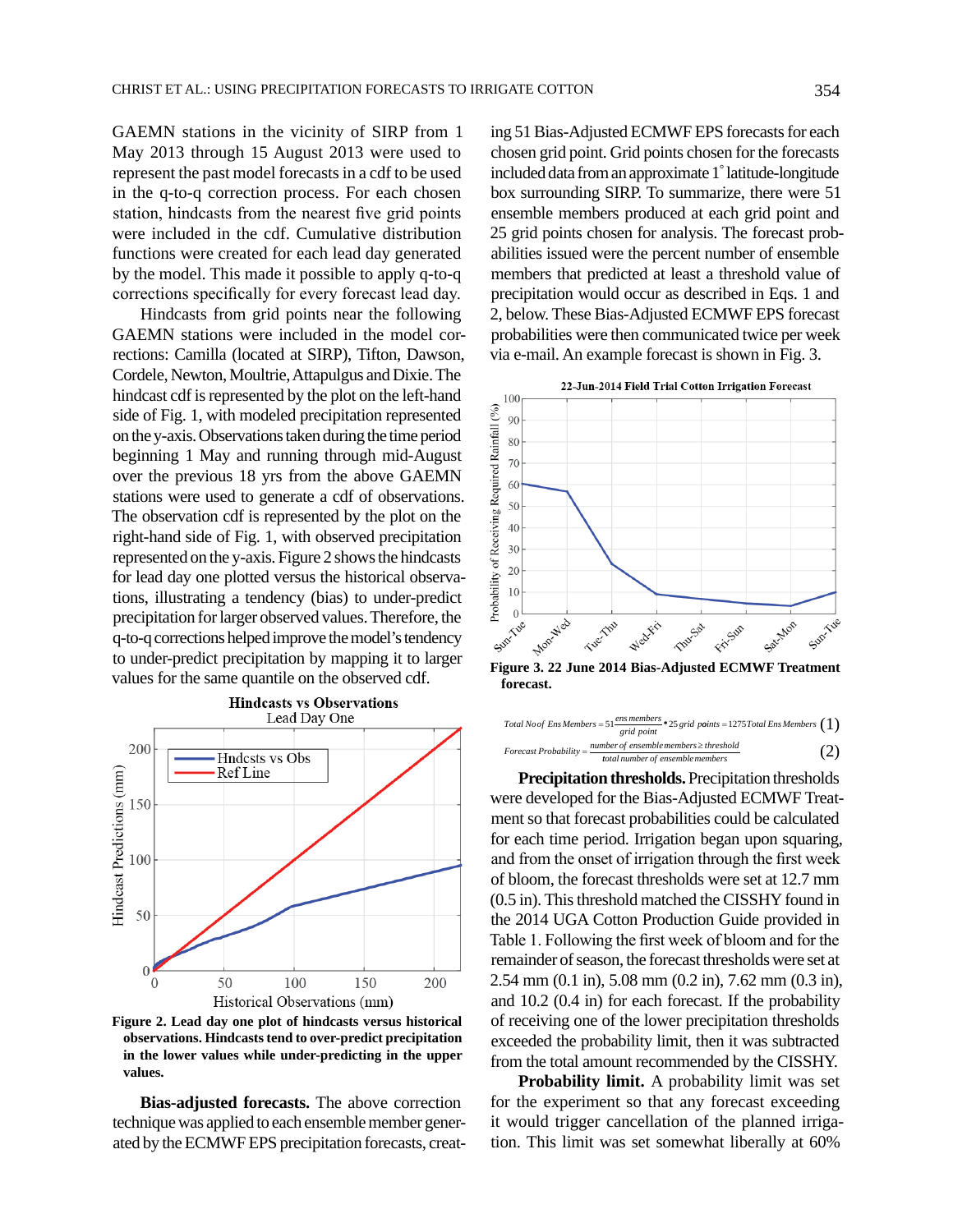to compensate for conservative model estimates of the predominantly convective nature of precipitation occurring in Southwest Georgia during the growing season (Tiedtke, 1989). The decision to irrigate cotton included in the Bias-Adjusted ECMWF Treatment was based upon a 60% probability of exceeding the set threshold amount of precipitation occurring between Monday and Wednesday (for the Sundayissued forecasts) and Thursday through Sunday (for the Wednesday-issued forecasts). Cotton included in the Bias-Adjusted ECWMF Treatment was irrigated according to the CISSHY, provided in Table 1, when forecast probabilities were less than 60%.

The threshold for irrigation was set at 60% for the weather.com forecasts as well. If there was a 60% chance or more for precipitation during the Monday through Wednesday time period (Sunday forecast) or Thursday through Sunday time period (Wednesday forecast), then irrigation was not applied. Cotton included in the Weather.com Treatment was irrigated according to the CISSHY, provided in Table 1, when forecast probabilities were less than 60%.

**Forecast verification.** There are many different ways to verify and compare weather forecasts. One common method is by compiling a 2-X-2 contingency table (Nurmi, 2003). Contingency tables separate forecasts into four distinct categories as shown in Table 2: hits (a), false alarms (b), misses (c), and correct rejections (d). Although categorically different, the two forecasts used in this experiment were converted into simple binary (or yes/no) forecasts using a defined probability threshold.

**Table 2. 2-X-2 Contingency Table. Contingency tables separate forecasts into four distinct categories (a-d). The variables generated from these categories are used to evaluate forecast performance** 

| Event                 | <b>Event Observed</b>     |                           | <b>Marginal</b>                                                                 |
|-----------------------|---------------------------|---------------------------|---------------------------------------------------------------------------------|
| <b>Forecast</b>       | Yes                       | N <sub>0</sub>            | <b>Total</b>                                                                    |
| Yes                   | $a^z$                     | bу                        | $(a+b)^x$                                                                       |
| No.                   | $\mathbf{c}^{\mathbf{w}}$ | $\mathbf{d}^{\mathbf{v}}$ | $(c+d)^u$                                                                       |
| <b>Marginal Total</b> | $(a+c)^t$                 | $(b+d)^s$                 | $\mathbf{n} = (\mathbf{a} + \mathbf{b} + \mathbf{c} + \mathbf{d})^{\mathbf{r}}$ |

**<sup>z</sup> referred to as a Hit.**

**<sup>y</sup> referred to as a False Alarm.**

**<sup>x</sup> total number of times the event was forecast.**

**wreferred to as a Miss.**

**<sup>v</sup> referred to as a Correct Rejection.**

**<sup>u</sup> total number of times the event was not forecast.**

**<sup>t</sup> total number of times the event was observed.**

**<sup>s</sup> total number of time the event was not observed.**

**r total number of forecasts in the season.**

**Binary analysis.** Bias-Adjusted ECMWF EPS forecasts were grouped into the "yes" category if the probability of exceeding one of the set threshold precipitation levels exceeded the probability limit (60%); otherwise, the forecasts were grouped into the "no" category. Weather.com forecasts were classified into the yes category if the probability limit was exceeded. Observations were included in the no category for the Bias-Adjusted ECWMF EPS forecasts when the forecasted precipitation threshold was not observed; likewise, forecasts were grouped into the yes category when the threshold was met or exceeded. Similarly for the weather.com forecasts, observations were included in the no category when the recommended amount of precipitation for the time period was not observed and were classified in the yes category when the recommended amount of precipitation for the time period was observed.

**Categorical analysis.** Several useful variables can be defined based upon combinations and ratios of the different categories contained in a contingency table. These variables are commonly used in the atmospheric sciences to verify and compare forecast performance. In particular, the Hit Rate (HR or Probability of Detection, POD, defined below in Eq. 3) and the False Alarm Ratio (FAR, defined below in Eq. 4) can be used together to evaluate forecast performance. Calculations of HR and FAR for this experiment are included in Table 3 (Nurmi, 2003).

**Table 3. Hit Rate, False Alarm Ratio and Bias calculated for the Bias-Adjusted ECMWF EPS and weather.com forecasts. These calculations are used to judge forecast performance** 

| <b>Verification Variable</b>   | <b>Bias-Adjusted</b><br><b>ECMWF EPS</b> | <b>Weather.com</b> |
|--------------------------------|------------------------------------------|--------------------|
| <b>Hit Rate (HR)</b>           | 0.2                                      |                    |
| <b>False Alarm Ratio (FAR)</b> | 0.6                                      |                    |
| <b>Bias</b> $(B)$              | 0.5                                      | 1.2                |

$$
HR = a/(a+c) \tag{3}
$$

$$
FAR = b/(a+b) \tag{4}
$$

The HR measures the proportion of observed events that were correctly forecast, whereas the FAR measures the proportion of events incorrectly forecast. Values for HR range between 0 and 1, with 1 being a perfect score, whereas values for FAR vary between 0 and 1, with 0 being a perfect score.

The Bias (B) is also included in Table 3 and defined in Eq. 5. Although Bias is not an indicator of accuracy, it is useful in evaluating how a system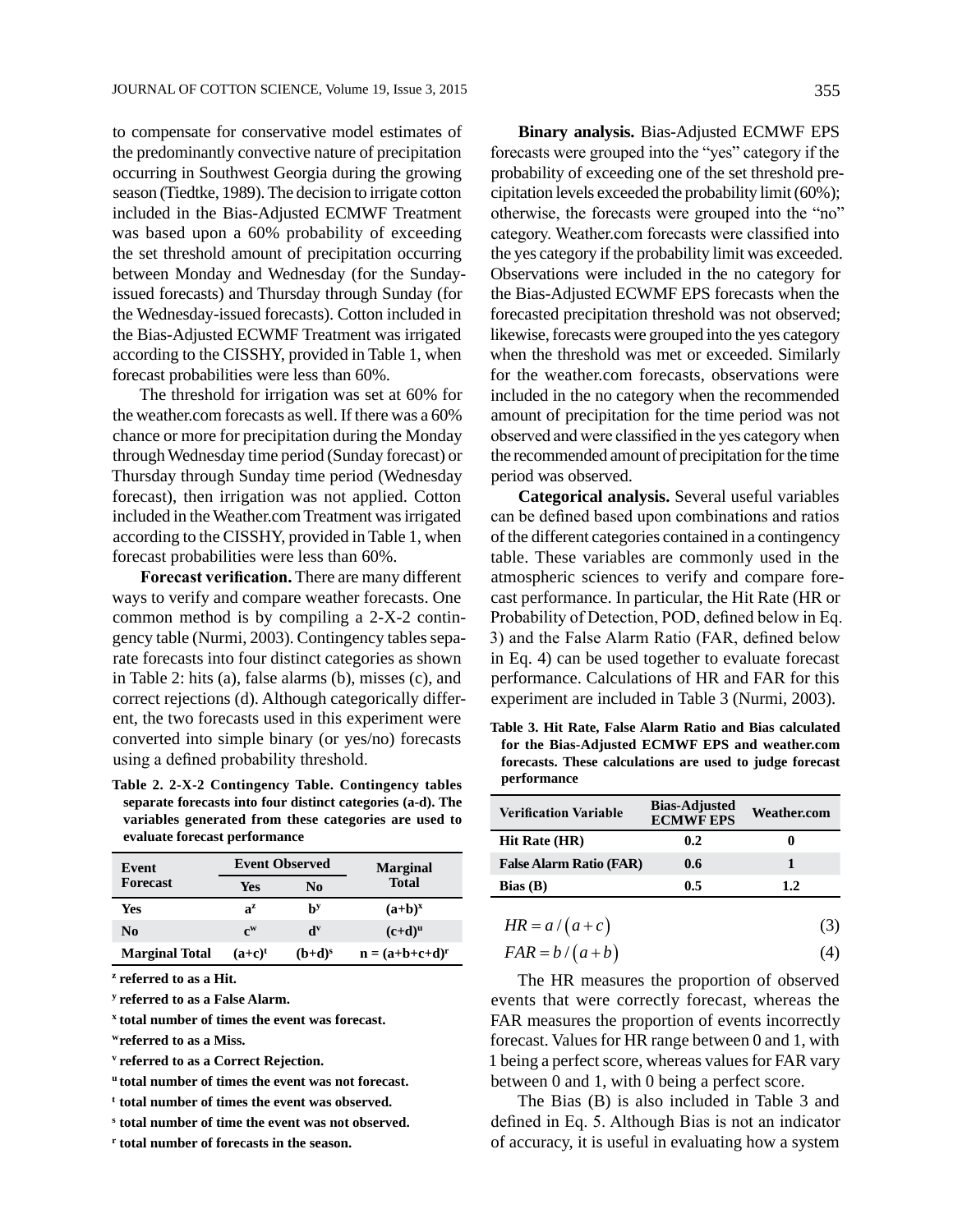behaves with respect to forecasting a given event (Nurmi, 2003). Bias values greater than 1 indicate the system over-predicts an event, bias values less than 1 indicate the system tends to under-predict, and bias values equal to 1 indicate the system is unbiased.

$$
B = (a+b)/(a+c)
$$
 (5)

**Statistical analysis.** Statistical analysis was performed in MATLAB (R2014b) using two-way analysis of variance (ANOVA) followed by a multiple comparison of means.

#### **RESULTS AND DISCUSSION**

The objective of this experiment was to demonstrate the potential of using precipitation forecasts to schedule irrigation. The ECMWF EPS is introduced, with the option to use its forecast data to predict the probability of exceeding predetermined threshold values of precipitation. Bias adjustments and forecast data from the surrounding area are included in the analysis to de-emphasize any sub-grid scale anomalies (such as convective precipitation) occurring at one point that might not be representative of the entire area. It is contrasted with a more common forecast issued by The Weather Channel, which does not provide information pertaining to the amount of rainfall anticipated and is issued for a single location.

**Forecast analysis.** Table 3 lists the HR and FAR for the Bias-Adjusted ECWMF EPS forecasts and the weather.com forecasts. The Bias-Adjusted ECMWF EPS forecasts out-performed the weather. com forecasts with respect to HR and FAR, although there is room for improvement. It is also interesting to note that the weather.com forecasts did not correctly predict any rainfall events throughout the season, meaning that on the six times the forecast predicted rainfall (13 June, 11 July, 22 July, 25 July, 8 August, and 12 August), none of the events met or exceeded the recommended amount of water for irrigation. Therefore, a producer using these forecasts would have withheld irrigation during time periods in which rainfall either did not occur or the amount of observed was less than the amount recommended.

Q-to-q corrections were applied to the ECMWF EPS forecasts during the experiment in an effort to reduce bias; however, bias remained. Values for B found in Table 3 indicate that the Bias-Adjusted ECMWF EPS system tended to under-predict rainfall events, whereas the weather.com forecasts tended to over-predict precipitation. From a producer standpoint, it could be more beneficial to choose a forecast system that, to an extent, tends to under-predict rainfall rather than over-predict, thus protecting against water stress. If this were the case, the Bias-Adjusted ECMWF EPS forecasts would be a better choice both in terms of B and overall forecast performance.

**Water applied.** Total water applied for each treatment was calculated by summing all the irrigation applications during the season. Water applied over the course of the season totaled 34.80 cm, 31.93 cm, and 26.67cm for the Bias-Adjusted ECMWF, the Weather.com, and Check-book treatments, respectively. The larger amount of water applied to the Bias-Adjusted ECMWF Treatment reflects the tendency to under-predict rainfall indicated by the values for B calculated in the previous section. Similarly, the smaller amount of water applied to the Weather.com Treatment reflects the tendency for these forecasts to over-predict precipitation.

**Yield.** Yields from the Bias-Adjusted ECMWF Treatment were the greatest followed by the Weather. com Treatment, the Check-book Treatment, and the Rainfed Treatment, averaging 1796 kg/ha, 1717 kg/ ha, 1692 kg/ha and 730 kg/ha, respectively. Because there was no interaction between irrigation method and cultivar, the statistical analyses for the two varieties were combined and are presented in Table 4. The results show that yields from the Rainfed Treatment are significantly different (lower) than the irrigated treatments. There is no significant difference among yields of the irrigated treatments (the Check-book Treatment, the Bias-Adjusted ECWMF Treatment, or the Weather.com Treatment) at a 95% confidence level.

**Table 4. Statistical Analysis. Two-way analysis of variance (ANOVA) followed by a multiple comparison of means was performed as the statistical analysis. Because there was no interaction between irrigation method and cultivar, the statistical analyses for the two varieties were combined**

| <b>Yield Comparison between Treatments</b> | $p$ -values <sup>z</sup>   |           |
|--------------------------------------------|----------------------------|-----------|
| <b>Check-book Trtmt</b>                    | <b>Bias-Adjusted Trtmt</b> | 4.00E-01  |
| <b>Check-book Trtmt</b>                    | <b>Weather.com Trtmt</b>   | 1.00      |
| <b>Check-book Trtmt</b>                    | <b>Rainfed Trtmt</b>       | 0.00      |
| <b>Bias-Adjusted</b><br><b>ECMWF</b> Trtmt | <b>Weather.com Trtmt</b>   | $6.0E-01$ |
| <b>Bias-Adjusted</b><br><b>ECMWF</b> Trtmt | <b>Rainfed Trtmt</b>       | 0.00      |
| <b>Weather.com Trtmt</b>                   | <b>Rainfed Trtmt</b>       | 0.00      |

**<sup>z</sup>** *p***-values < 0.05 indicate statistically significant differences in mean yields.**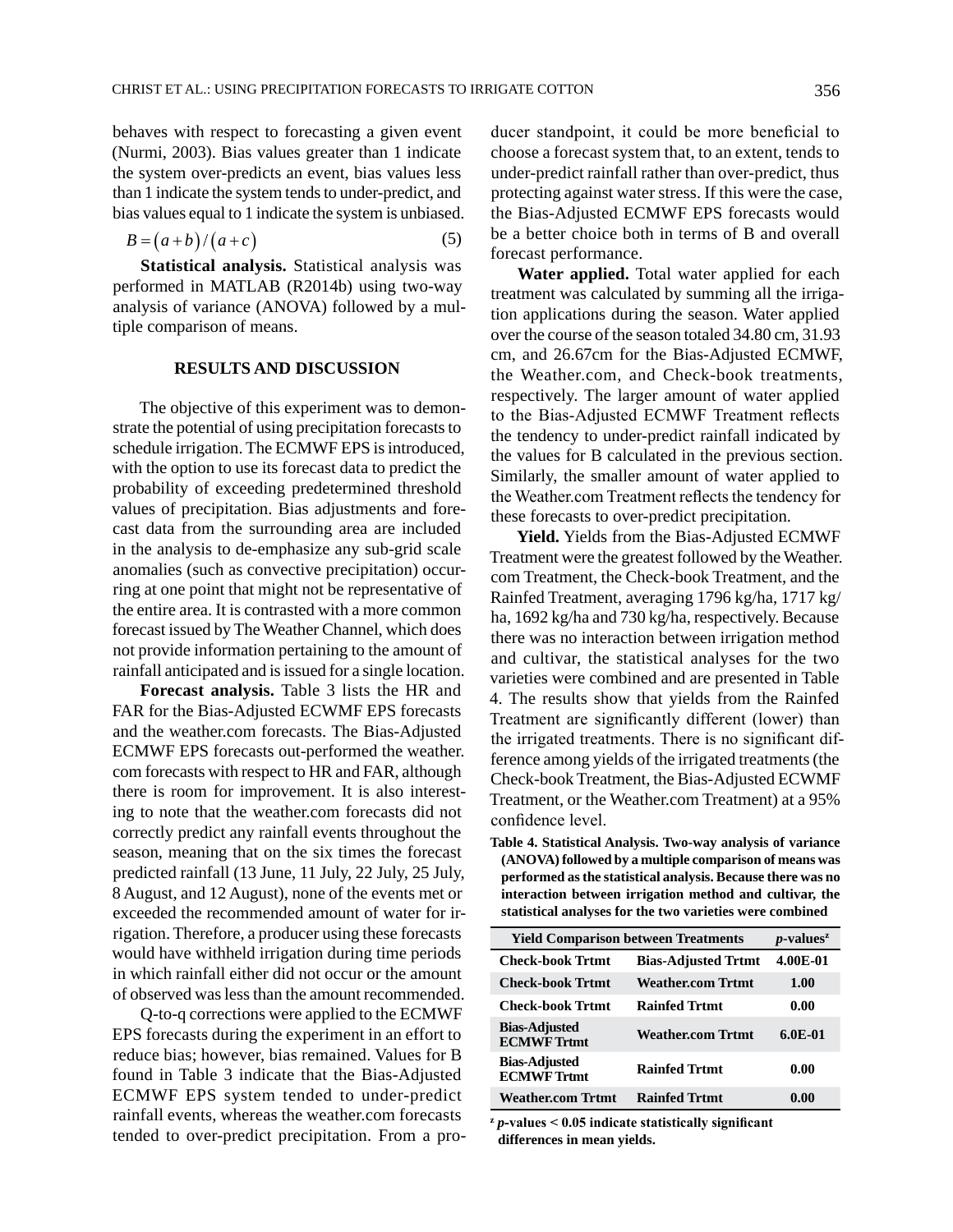The Check-book Treatment was included primarily as a yield comparison for the two forecast treatments. The results of this short study indicate that it might be possible to use precipitation forecasts to maintain yield at levels comparable to those one would expect using the check-book method. Therefore, instead of keeping record of past rainfall as with the check-book method, producers could save time by simply looking at the precipitation forecast to schedule irrigation.

## **FUTURE WORK**

The creation of a forecast system designed to serve agricultural interests and provide information specifically tailored for the agricultural industry has the potential to make a large positive impact both within and beyond the irrigation sector. To accomplish this, however, work needs to be done to improve the accuracy of ECMWF EPS and weather.com forecasts in southern Georgia and other areas of intense agricultural industry. Work has begun to characterize the ECMWF EPS performance over the southern Georgia region. This work will be key in determining how to improve forecast accuracy. Once the forecasts have been optimized, it would be beneficial to run a series of field trials over a period of several seasons to further study the usefulness of precipitation forecasts with respect to scheduling irrigation.

Additionally, more research needs to be done on the manner and timing in which forecasts are used. There are many different methods producers use to irrigate. The only one explored in this research was the check-book method. Therefore, it would be constructive to use precipitation forecasts in conjunction with additional methods such as the use of sensor systems to see if results could be further optimized.

## **ACKNOWLEDGMENTS**

This research has been supported by Cotton, Inc. We are indebted to ECMWF for providing data to make this analysis possible. We wish to thank Kater Hake and Ed Barnes for comments on the project.

#### **REFERENCES**

Baigorria, G.A., J.W. Hansen, N. Ward, J.W. Jones, and J.J. O'Brien. 2008. Assessing predictability of cotton yields in the southeastern United States based on regional atmospheric circulation and surface temperatures. J. Appl. Meteorol. 47:76–91. doi:10.1175/2007jamc1523.1.

- British Atmospheric Data Centre. 2015. European Centre for Medium-Range Weather Forecasts atmospheric level types [Online]. Available at [http://badc.nerc.ac.uk/data/](http://badc.nerc.ac.uk/data/ecmwf-op/levels.html.(verified) [ecmwf-op/levels.html.\(verified](http://badc.nerc.ac.uk/data/ecmwf-op/levels.html.(verified) 24 Sep. 2015).
- Crane, T.A., C. Roncoli, J. Paz, N. Breuer, K. Broad, K.T. Ingram, and G. Hoogenboom. 2010. Forecast skill and farmers' skills: Seasonal climate forecasts and agricultural risk management in the southeastern United States. Weather Clim. Soc. 2:44–59. doi:10.1175/2010wcas1075.1.
- Danforth, C.M., E. Kalnay, and T. Miyoshi. 2007. Estimating and correcting global weather model error. Mo. Weather Rev. 135: 281–299. doi:10.1175/mwr3289.1.
- Farahani, H., and D. Munk. 2012. Why irrigate cotton? p. 2–6 *In* C. Perry and E. Barnes (ed.), Cotton Irrigation Management for Humid Regions. Cotton Incorporated, Cary, NC.
- Hansen, J.W., A.W. Hodges, and J.W. Jones. 1998. ENSO influences on agriculture in the southeastern United States. J. Clim. 11:404–411. doi:10.1175/1520- 0442(1998)011<0404:eioait>2.0.co;2.
- Hansen, J.W., J.W. Jones, A. Irmak, and F. Royce. 2001. El Nino-Southern Oscillation impacts on crop production in the southeast United States. p. 57–78 *In* J.L. Hatfield et al. (eds.), Impacts of El Nino and Climate Variability on Agriculture. American Society of Agronomy, Madison, WI.
- Hollis, P. 2013. Irrigation scheduling tools seen as a key to conserving water in southwest Georgia. Southeast Farm Press [Online]. Available at [http://southeastfarmpress.](http://southeastfarmpress.com/equipment/irrigation-scheduling-tools-seen-key-conserving-water-southwest-georgia%20) [com/equipment/irrigation-scheduling-tools-seen-key](http://southeastfarmpress.com/equipment/irrigation-scheduling-tools-seen-key-conserving-water-southwest-georgia%20)[conserving-water-southwest-georgia](http://southeastfarmpress.com/equipment/irrigation-scheduling-tools-seen-key-conserving-water-southwest-georgia%20) (verified 17 Sep. 2015).
- Hopson, T.M., and P.J. Webster. 2010. A 1-10-day ensemble forecasting scheme for the major river basins of Bangladesh: forecasting severe floods of 2003-07. J. Hydrometeorology 11:618–641. doi:10.1175/2009jhm1006.1.
- Leib, B., G. Sassenrath, and A.M. Schmidt. 2012. Irrigation scheduling tools. p. 32–37 *In* C. Perry and E. Barnes (eds.), Cotton Irrigation Management for Humid Regions. Cotton Incorporated, Cary, NC..
- Nurmi, P. 2003. Recommendations on the verification of local weather forecasts (at ECMWF Member States). Series: ECMWF Technical Memoranda. European Centre for Medium-Range Weather Forecasts, Reading, England.
- Paz, J.O., P. Woli, A. Garcia y Garcia, and G. Hoogenboom. 2012. Cotton yields as influenced by ENSO at different planting dates and spatial aggregation levels. Agric. Syst. 111:45–52. doi:10.1016/j.agsy.2012.05.004.
- Persson, A. 2011. User guide to ECMWF forecast products. European Centre for Medium-Range Weather Forecast, Reading, UK.